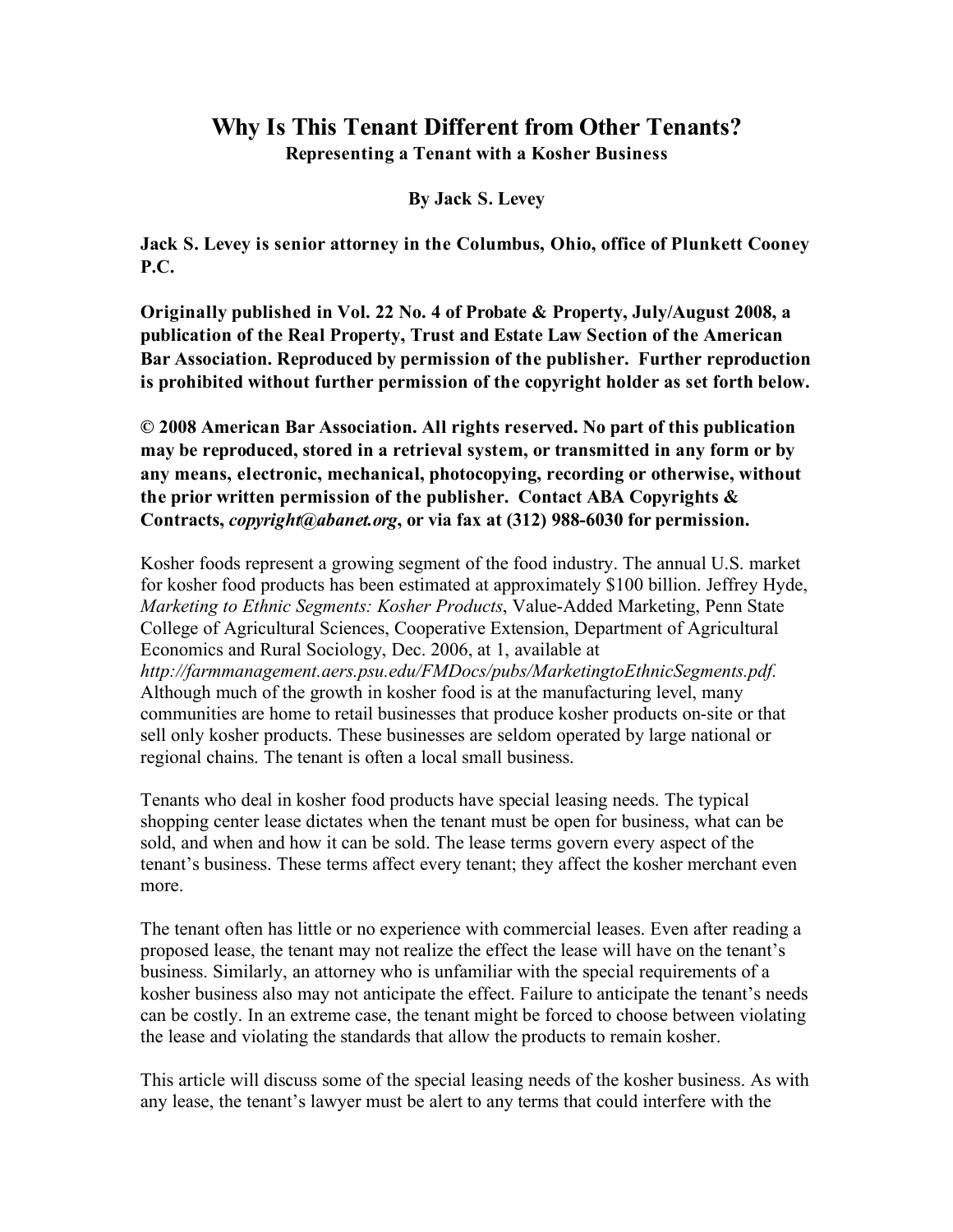tenant's operation and find out what other needs the client may have. For the kosher operation, the lawyer should give special attention to the use clause, the operating covenant, any relocation rights, and the landlord's rights of access and inspection.

This article focuses on lease provisions for a kosher bakery in a neighborhood strip shopping center in a Midwestern city with a small Orthodox Jewish community. Some of these lease provisions have been modified for this article. Other lease provisions that concern every tenant are no less important (for example, assignment and subletting, insurance and risk allocation, and cost pass-throughs), but those topics are beyond the scope of this article.

# **Kosher Operations**

Many people have misconceptions about what makes food kosher or nonkosher. Generally:

Kosher foods are those prepared according to the rules of *Kashrut,* the dietary laws of Judaism. . . . Contrary to popular belief, certified kosher food products are not blessed by a rabbi. Instead, the certification process involves an examination of the food ingredients as well as the production or preparation process. In addition, kosher food production facilities must be inspected periodically to ensure that approved production procedures are being maintained.

#### Id. at 1.

The laws of kashrut are compiled from various tractates of the Talmud, an entire title in the Shulchan Arukh (the principal codification of Jewish religious law), and centuries of rabbinic responsa, and they comprise biblical law and rabbinic safeguards. The requirements of kashrut have the force of law for producers, sellers, and consumers of kosher products.

The requirements and prohibitions are far too complex to summarize in a brief article but they include complete absence of prohibited animals (such as pork, shellfish, insects), strict segregation of milk products from all red meat and poultry, slaughter of animals under strict rituals, special handling of meat and poultry (including post-slaughter inspection of red meat, rinsing and salting of meat and poultry to remove all blood, and packaging and sealing to maintain a reliable chain of custody), and inspection of fruits and vegetables to make sure they are free from insects. Separate utensils and production areas are required for meat and dairy, and all production and packaging areas must be free of non-kosher foods or ingredients and utensils used with non-kosher food or ingredients. Most or all production and retail activities must cease on Sabbath and certain other holidays. Additional special requirements apply during Passover. Mastering the requirements themselves takes years of intensive study of the original sources in the original Hebrew and Aramaic.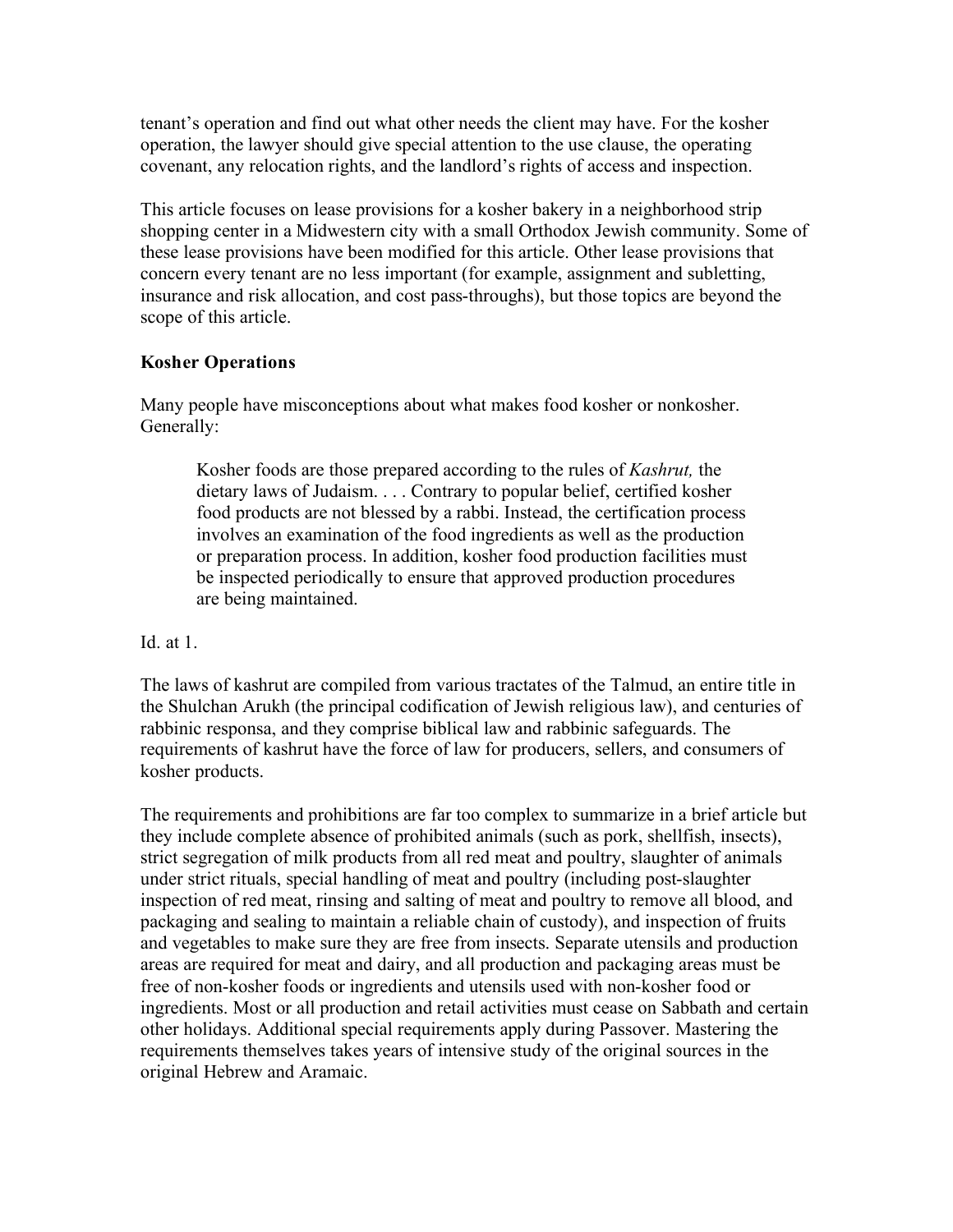In practice, the certifying agency will establish standards and procedures for the businesses it supervises and will have the final word on what is and is not acceptable. The author knows of at least one situation in which a business lost its certification because its attorney, based on his study of an English language summary, advised the business to take certain actions in defiance of the certifying agency.

Marketing researchers have found that an increasing number of customers who do not observe kashrut nonetheless seek out kosher products because of perceived higher quality or purity. Hyde, supra, at 2–3. The periodic inspections may be one source of this perception. The frequency and intensity of the inspection will depend on the type of operation conducted at the store. Stores selling nothing but packaged goods produced and packaged elsewhere may need very little in the way of inspection. A butcher shop, by contrast, may have a full-time, on-site supervisor employed by the certification agency. The scope and frequency of inspections also may differ from one certifying agency to another.

Today's food production methods often require the inspection and certification of many products that would not seem to require kashrut certification. Preservatives, natural or artificial flavors, and other additives are often derived from animal sources, triggering concerns about nonkosher species of animals, requirements of kosher slaughter, or restrictions against mixing meat and dairy products. Products that contain no questionable or prohibited ingredients may be prepared on the same production lines as products that do. Even minor changes in methods or ingredients can render a product non-kosher. For these reasons, a tenant that produces or processes any nonpackaged goods must rigorously protect the integrity of its facilities. An event as simple as a contractor bringing non-kosher foods into the premises can render products, implements, or fixtures nonkosher, resulting in major expense to the tenant. Thus, the landlord's right to enter the premises needs to be limited accordingly.

The lease also must reflect special timing concerns. Kosher businesses are often operated by observant Jews, who do not conduct business on certain days. These days include the Jewish Sabbath, which begins approximately 20 minutes before sunset on Friday and ends some 25 hours later, approximately 45 to 90 minutes after sunset on Saturday. The owner also will need to close for business on the first two and last two days of Passover, the two days of Shavuot, the two days of Rosh Hashanah, Yom Kippur, the first two days of Sukkot, and the days of Shemini Atzeret and Simchat Torah. Most of these days begin and end comparably to the time limits of the Jewish Sabbath, although some, such as Yom Kippur, begin earlier in the day.

# **Use and Operations Clauses**

Any lease provision requiring specific days or hours of operation will need to be modified accordingly. If the owner is observant, the tenant will be unable to comply with a requirement to operate on these days. In addition, there is little point in requiring the business to be open during days or hours when the business's target clientele cannot shop. Even if the business targets a mixed clientele, the certifying agency may require the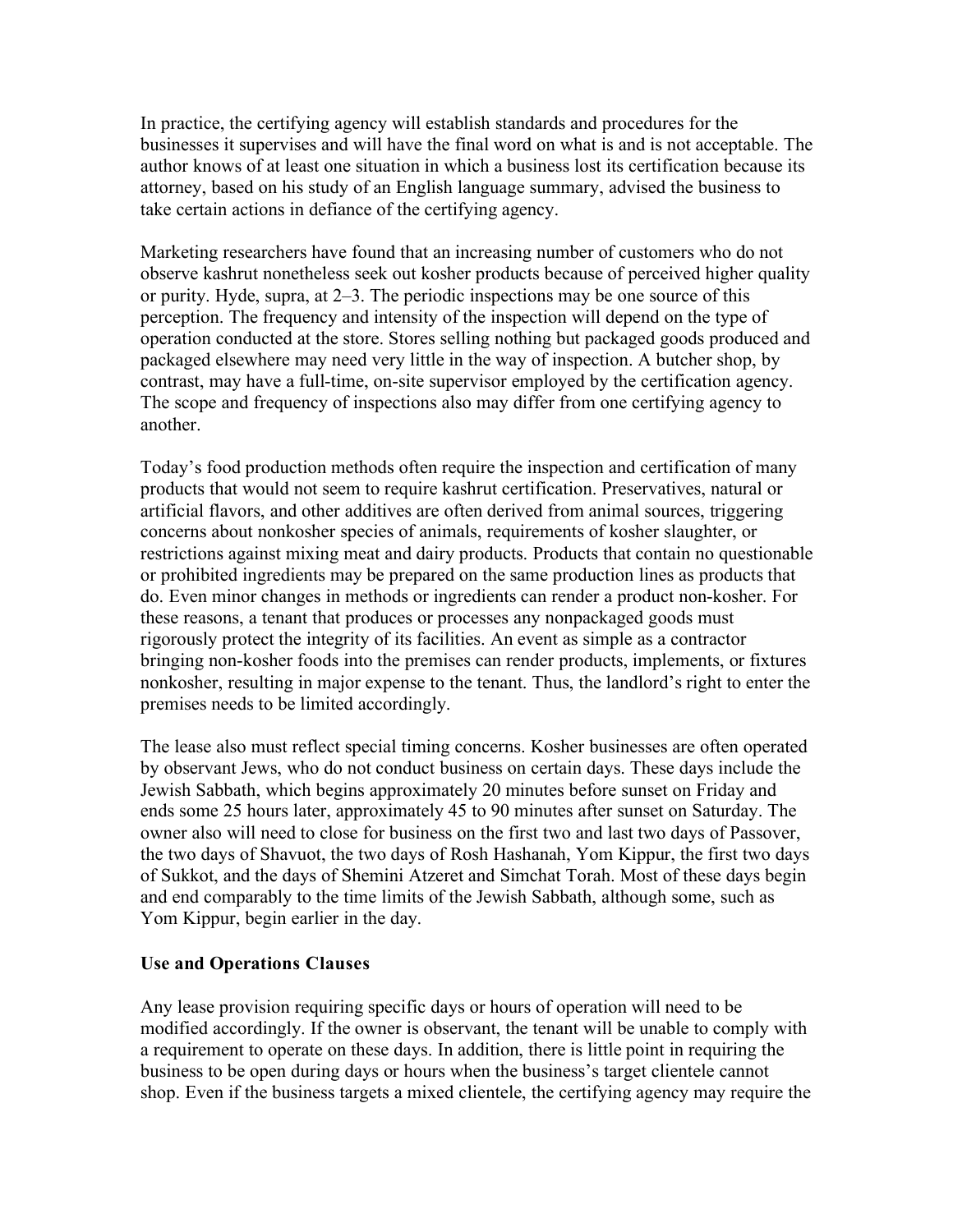business to be closed during those days, so that the business will not be operating when the agency' s inspector cannot be present. A business that is open when it should be closed also may lose credibility with its observant customers.

The following provision modifies the typical use clause and continuous operations clause. The landlord's standard use clause for this shopping center included operation until 5 p.m. Monday through Saturday. During the winter months, the Friday afternoon hours conflict with the Jewish Sabbath, as do the Saturday hours all year. The tenant also will want the ability to close in sufficient time to get home and prepare for the holy day.

Landlord acknowledges that Tenant intends (but shall not be obligated to) operate the Premises as a kosher facility, certified as such by one or more rabbinic organizations (a "Kashrut Agency"). Notwithstanding any other provision of this Lease: (i) Tenant shall not be obligated to operate the Premises for business, nor to have any of Tenant's contractors perform work in, on or about the Premises, on days or at times when Tenant is prohibited by Orthodox Jewish law from so doing, or when prohibited by the Kashrut Agency; (ii) Tenant is permitted to cease operation three (3) hours before sunset on the afternoon before any day on which Tenant is prohibited by the Orthodox Jewish religion from opening for business at the Premises, and five hours before sunset on the day before Yom Kipper; [*Author's note: these time periods will depend on local traffic conditions, weather, and other factors that may affect how much time the owner and employees will need to close the store, return home, and make the necessary personal preparations. In larger urban areas, significant time may be needed.*] (iii) Landlord will not do anything, and will not permit its contractors to do anything, in the Premises that would jeopardize or impair the Kosher status of the products produced or sold in the Premises, or the sanitation of the Premises or the equipment therein. Without limiting the preceding sentence, (x) Landlord shall instruct its agents, employees and contractors entering or working in the Premises that under no circumstance are any of them to bring or consume any food, beverages, food products or ingredients inside of the Premises, nor to use any of the sinks in the Premises (other than lavatory sinks and janitorial sinks, if any) or food production facilities, counters, display facilities or other trade fixtures or Tenant's Equipment (as defined in section \_\_ below) for any purpose whatsoever; and (y) Landlord and its agents, employees and contractors entering or working in the Premises shall under no circumstances deface or remove any of the mezuzahs (the cases affixed to the interior and exterior doorposts of the Premises and the parchment scrolls contained within those cases) located in the Premises, and if removal of the same is necessary, Landlord shall arrange in advance for their removal and safekeeping by Tenant.

Many kosher businesses also will need the right to remain closed during the entire eightday festival of Passover. Although work is generally permitted during the third through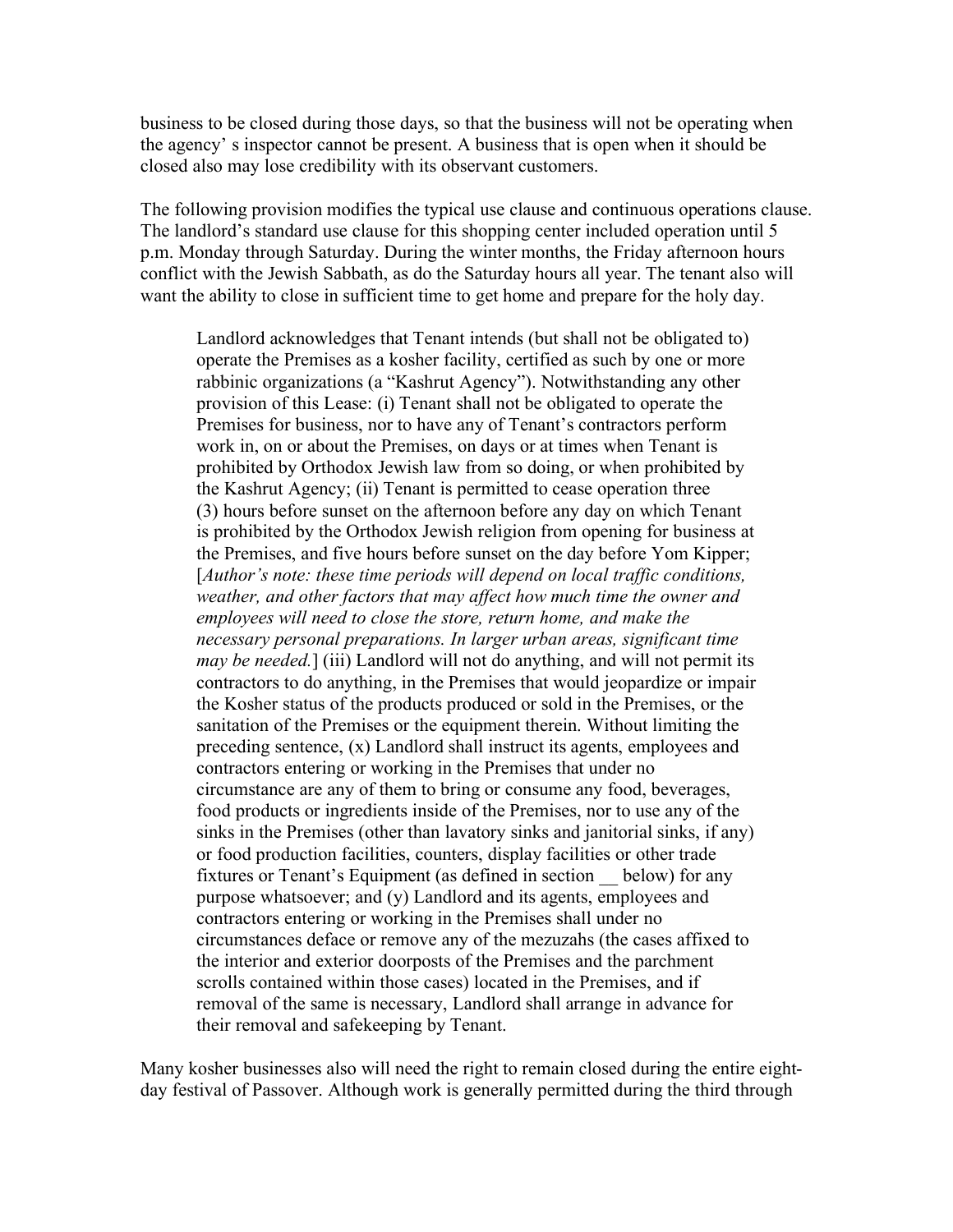sixth days of Passover, additional stringent kashrut requirements apply during the entire eight days. Food that is kosher during the rest of the year is not considered kosher for Passover unless it meets those special additional requirements. These requirements prohibit not only food that contains yeast or other leavening agents, but in practice also prohibit any foods made from, or coming in contact with, certain grains or legumes, unless produced under certain stringent additional restrictions. Grocery stores and butcher shops typically offer foods that are kosher for Passover. Bakeries, restaurants, and other businesses preparing food on the premises often close during Passover rather than incur the expense and disruption of the additional requirements for this relatively brief period.

#### **Notice Provisions**

The need to close on Jewish holy days affects other lease provisions in addition to the covenant to operate. The tenant may have no practical opportunity to respond to a notice from the landlord if the last day or days of the response time fall on a day that the tenant cannot conduct business. If the response time is short, the tenant may have no opportunity to respond if one of these days (other than the Sabbath) occurs during any part of the response period.

There are at least three approaches to resolving this problem. One approach is for the lease to list the days in question and to provide additional time to respond if one or more of these days occur during the response time. This approach can be cumbersome. Each of these days begins the afternoon of the preceding day. Moreover, the tenant will want to close well in advance of the beginning of the holy day, for the reasons mentioned above. In addition, the Jewish calendar is both lunar and solar, which means that these days will correspond to different dates each year in the English (Gregorian) calendar. The drafter is left with two cumbersome choices: either list the names of the holy days (as this article does) and leave it to the reader to determine when each day occurs in any given year, or consult a long-term calendar and specify all of the English dates affected during the lease term and any renewal terms. Neither option is entirely satisfactory.

The second, a hybrid approach, is to piggyback off of the use clause:

Notwithstanding any other provision of this Lease, if any notice from Landlord is received on any day or during any period during which Tenant is permitted to close for business under section \_\_, the time otherwise prescribed by this Lease for Tenant to respond to, or to take any action required by, the notice or the time that the notice otherwise becomes effective, will be extended by the number of days during which Tenant is permitted to close.

The third approach is less precise, but simpler to draft and administer, if the landlord is willing. Simply lengthen all of the response times in the lease—whether or not any of the holy days fall within the response time—by two to four days, to make certain that the tenant will have adequate time in all events.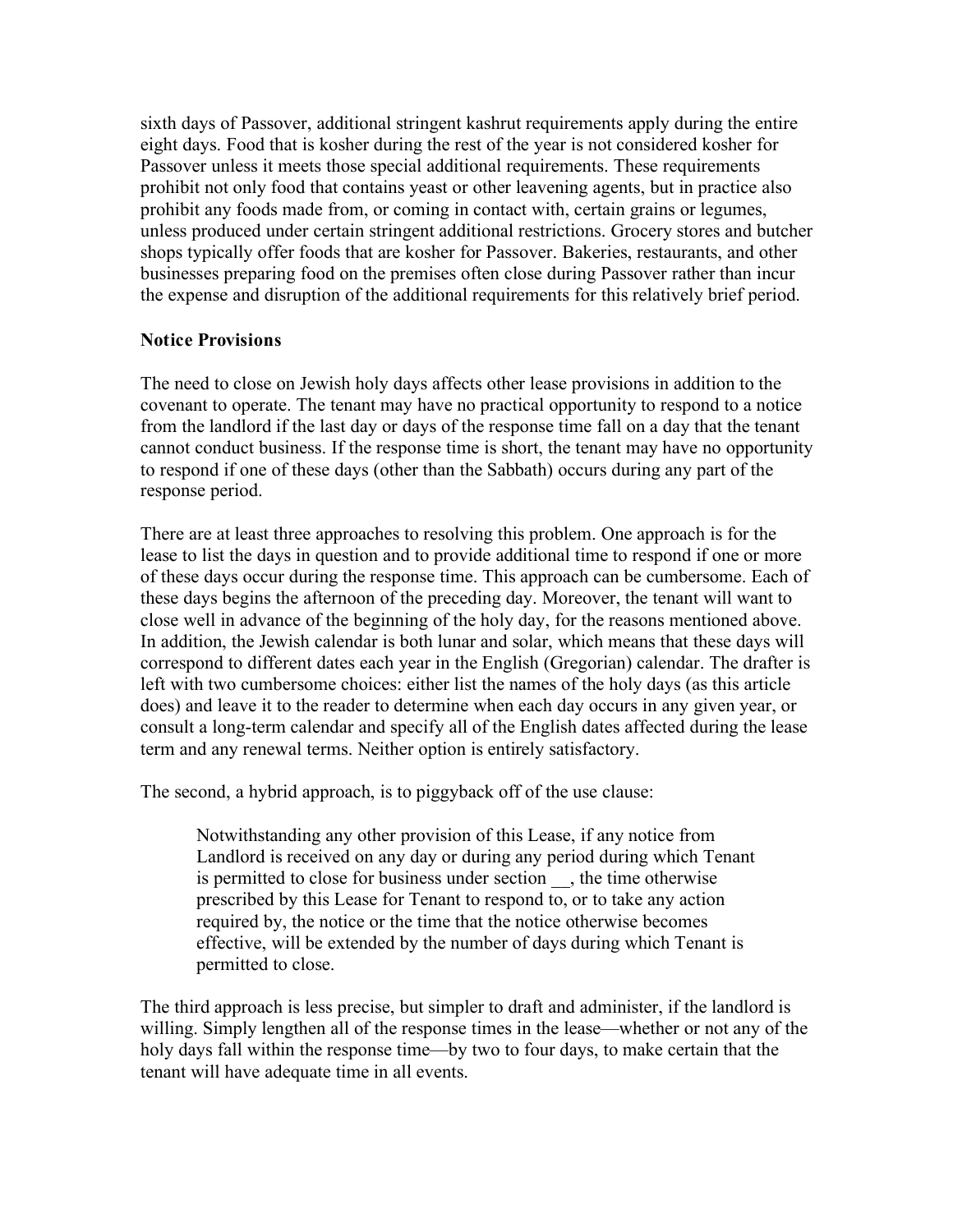#### **Other Lease Provisions**

Timing considerations also affect the landlord's right to relocate the premises. Relocation clauses are unpopular with most tenants but pose special concerns for the kosher tenant. There are costs to prepare the new premises for a kosher operation. In addition, just as a children's or teen's clothing retailer will want to avoid relocating during the back-toschool shopping season, the kosher merchant will want to make sure that the relocation will not impair its seasonal peak sales periods. The move also must be timed so as not to conflict with days that the business cannot operate. The relocation clause in the kosher bakery lease was modified by adding the following limitations:

Notwithstanding anything else in this Lease: (a) [*restrictions concerning the number of relocations, relocation at the beginning or end of the term, and the size and location of the substitute premises*], (b) Tenant shall not be required to relocate within 30 days before or 30 days after Passover, Shavuot, Rosh Hashanah, Sukkoth/Simchat Torah, Hanukah, or Purim, and any relocation shall be completed in sufficient time to permit Tenant to resume full operation (including any necessary recertification by the Kashrut Agency), at least 30 days before any of the foregoing holy days, (c) Landlord, at its own cost, shall improve the substitute Premises to like condition, finish, layout and usefulness for the operation of Tenant's business as the original Premises, and shall promptly reimburse Tenant on demand for all of Tenant's costs incurred in connection with moving Tenant and Tenant's trade fixtures, inventory and other personal property to the substitute Premises, including but not limited to movers, signage, telephone and utility hookups, any necessary inspection or recertification by the Kashrut Agency (including the replacement or restoration to kosher status of Tenant's equipment, if so required by the Kashrut Agency), printing of new labels and stationery, retrofitting (if required) of Tenant's equipment and trade fixtures to fit the substitute Premises, and payroll costs for the time of Tenant's employees incurred as a result of the relocation; (d) Tenant shall not be obligated to pay any Minimum Rent or other charges for the time during which Tenant is closed as a result of such relocation (not to exceed the reasonable time required to move into, improve, recertify and commence operation in the relocated Premises), and shall not be required to commence paying rent in the relocated Premises until Tenant has completed relocation of Tenant's business, provided Tenant diligently pursues such relocation. No relocation shall occur on the Jewish Sabbath or other days on which such activity is prohibited by the requirements of Orthodox Jewish law.

Note that this clause lists the specific holy days to define the peak sales periods, but not the English dates. Relocation, being a rarer event, did not justify creating a list of English dates. Note also that the landlord is required to pay any costs of kashrut recertification in connection with the relocation. Depending on the type of operation, recertification may require one or more inspections; cleaning of the production surfaces, sinks, and other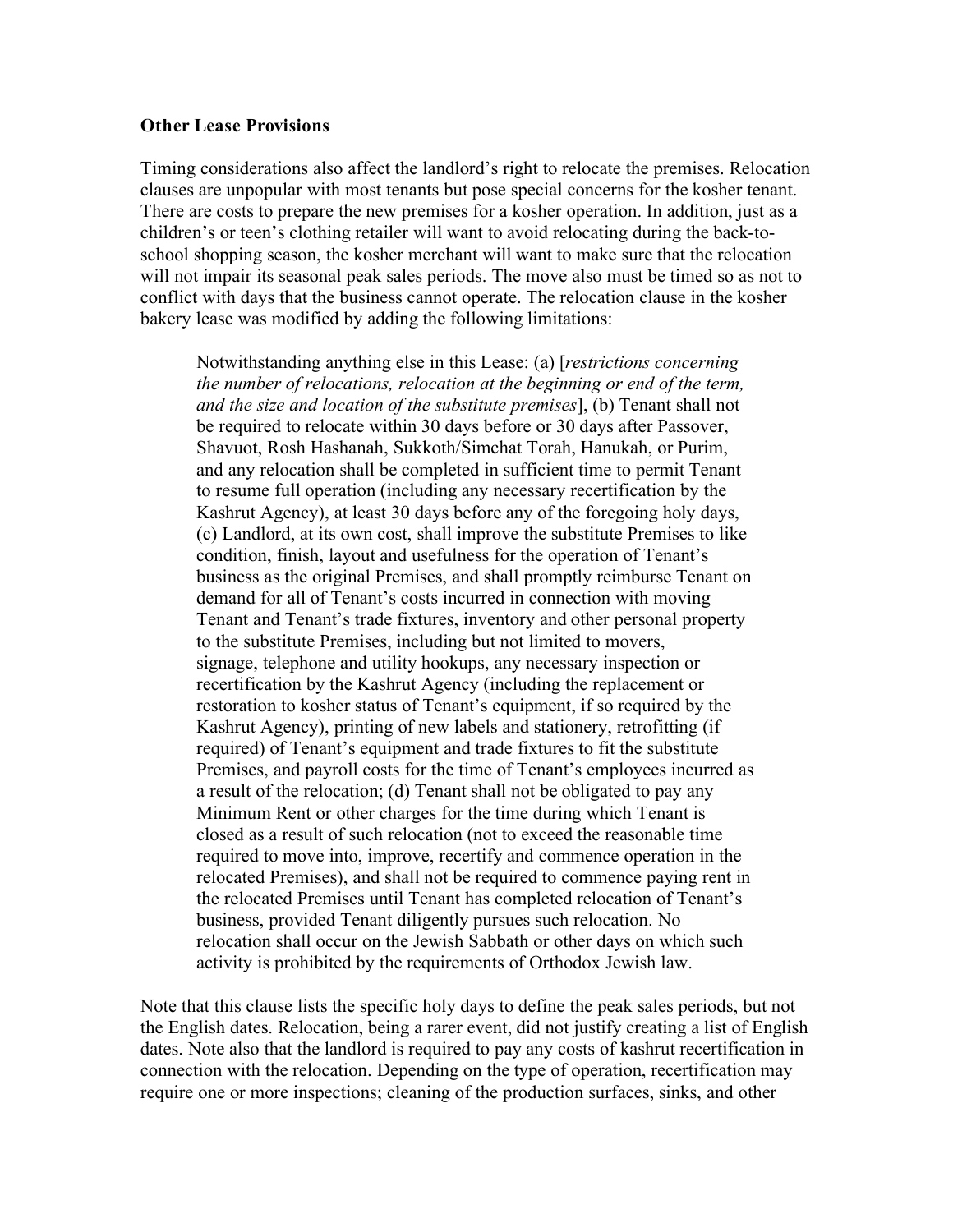facilities; cleaning and reheating of ovens, racks, and pans; and the cleaning, heating, or replacement of utensils. The certifying agency typically charges the tenant for its costs in performing these services.

Not all of the lease changes are related to timing needs or kashrut certification. Kosher businesses tend to target a family-oriented market because they cater to a religious clientele. The following clause should be added to restrict the landlord from leasing to businesses that might deter the tenant's customers from shopping at the center:

Landlord agrees not to lease any space in the Shopping Center for, nor to consent (where Landlord has the legal right to withhold such consent) to the use of any space in the Shopping Center for, any adult book store or sexually themed business. For purposes of this provision, an "adult book store" means any store a substantial part of the inventory of which is not available for sale to children under the age of 15 because it explicitly deals with or depicts human sexuality. Landlord acknowledges that due to the family oriented and religiously oriented nature of Tenant's business and clientele, any such use would have an adverse impact on Tenant's business.

Depending on local ordinances, and the bargaining power of the parties, the tenant may want to restrict other nuisance uses, such as head shops, pool halls, or taverns.

Landlords' standard leases often permit only a single sign identifying the business and prohibit logos, nonprofessional signs, and placing anything on the storefront glass. In practice, the kosher consumer will often look for a decal or other certification from the certifying agency before entering the store. The following should be added to the signage clause:

Tenant may display a sign, decal, or other graphic in the front door or front display window of the Premises indicating that products in the Premises are kosher and/or that the same are certified as kosher by the Kashrut Agency, which sign shall be professional in appearance and not hand-lettered, but which may be produced by desk-top publishing or similar means, and may include the logo of the Kashrut Agency.

Although not related to the kosher nature of the store, the following clause should be inserted to accommodate a bakery, modifying lease provisions that prohibit machinery that might increase the electrical use, affect the HVAC system, or affect the insurance rates for the premises:

Landlord acknowledges that Tenant will install and use in the Premises one or more bakery ovens, refrigeration and/or freezers and similar equipment typical of a bakery, and agrees that so doing will not be deemed a violation of this section.